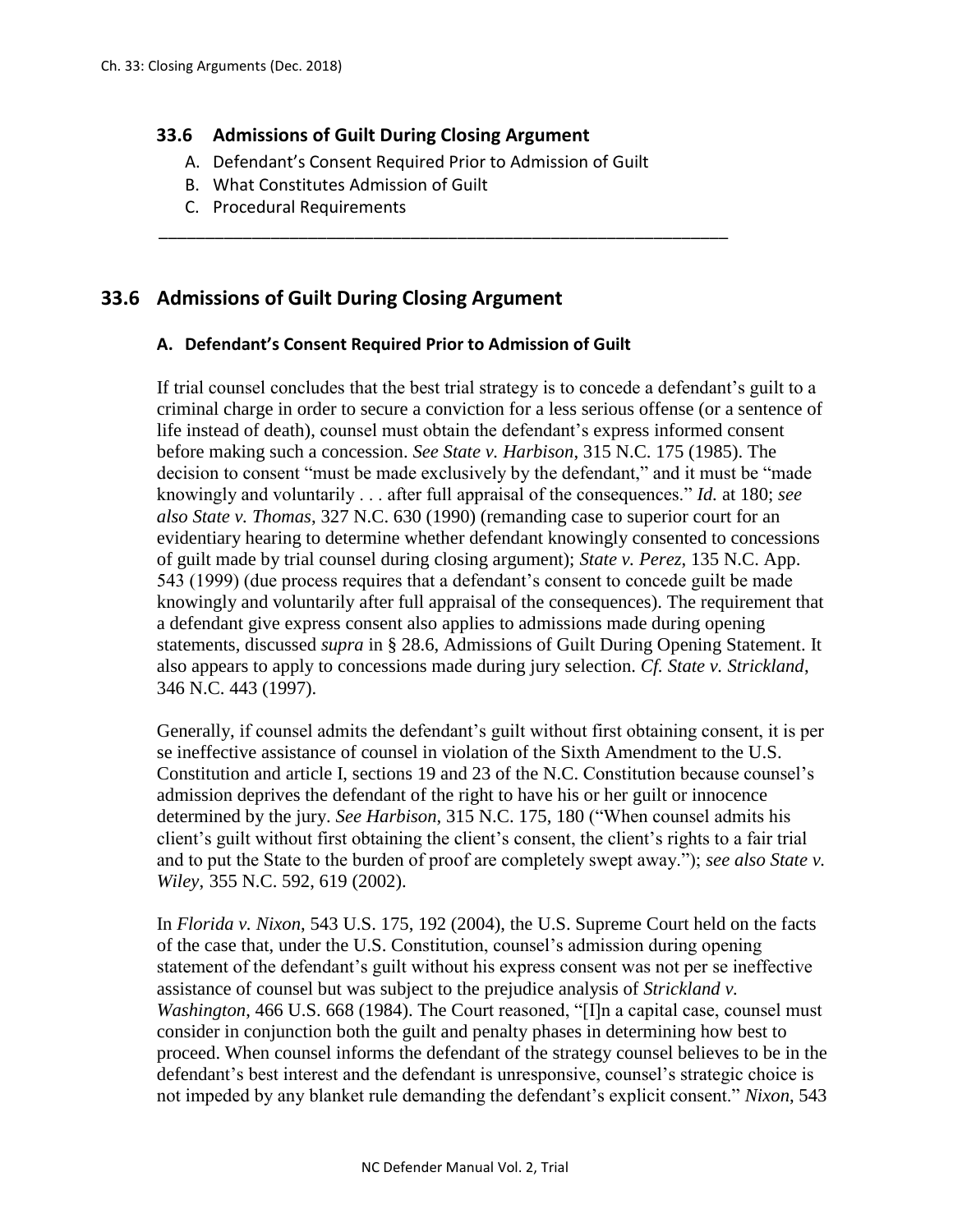U.S. 175, 192. Although the N.C. Supreme Court has had opportunities to do so, it has not disavowed the *Harbison* rule in light of the narrow ruling in *Nixon. See State v. Goss*, 361 N.C. 610 (2007); *State v. Campbell*, 359 N.C. 644 (2005); *see also State v. Maready*, 205 N.C. App. 1 (2010) (discussing *Nixon* and holding that North Carolina continues to adhere to the *Harbison* rule).

In *McCoy v. Louisiana*, \_\_\_ U.S. \_\_\_, 138 S. Ct. 1500 (2018), the U.S. Supreme Court reinforced the right of the defendant to control his or her defense. In *McCoy*, defense counsel conceded the defendant's guilt on multiple occasions throughout the guilt and sentencing phases of trial despite the defendant's repeated and express objections. The U.S. Supreme Court found that under the Sixth Amendment a defendant retains the autonomy to decide that the objective of his or her defense is to assert innocence, much like the decisions "whether to plead guilty, waive the right to a jury trial, testify in one's own behalf, and to forego an appeal." 138 S. Ct. at 1508. The Court distinguished *Florida v. Nixon*, where the defendant remained silent and never expressed any objection to defense counsel's strategy of conceding guilt. The defendant in *McCoy* clearly was opposed to that strategy and made this known "before and during trial, both in conference with his lawyer and in open court." 138 S. Ct. at 1509. The error was not subject to the prejudicial error analysis for ineffective assistance of counsel under *Strickland v. Washington* because the issue was the client's autonomy, not counsel's competence. Instead, this violation ranked as structural error; the defendant did not need to show prejudice to obtain relief.

Under *Harbison*, it remains reversible error in North Carolina for an attorney to concede a defendant's guilt without his or her express informed consent. *Harbison* does not require that a defendant object to this strategy.

The rule prohibiting defense counsel from admitting a defendant's guilt to the jury without the defendant's consent applies only to the guilt-innocence phase of a trial. Our courts have stated that it does not apply to sentencing proceedings. *State v. Boyd*, 343 N.C. 699 (1996); *State v. Walls*, 342 N.C. 1 (1995). As discussed in the following practice note, *Harbison* may apply to *Blakely* sentencing factors.

*Practice note: Boyd* and *Walls*, cited above, were decided before the line of U.S. Supreme Court cases culminating in *Blakely v. Washington*, 542 U.S. 296 (2004), in which the Court recognized that circumstances that increase a defendant's sentence beyond the maximum authorized for an offense are the functional equivalent of an element of a greater offense. *See also Ring v. Arizona*, 536 U.S. 584 (2002) (holding that factors that authorize imposition of the death penalty are subject to the same analysis). The N.C. appellate courts have not specifically considered the impact of *Blakely* and like cases on the application of *Harbison* to what previously were characterized as purely sentencing matters, such as the determination of aggravating factors. *Cf. State v. Harris*, 175 N.C. App. 360 (2006) (observing that North Carolina cases finding that defense counsel's concession of aggravating factors were a sufficient admission by the defendant were not applicable after *Blakely*, which requires a valid waiver by the defendant of the right to a jury trial; the court cites *Harbison* in support of the requirement of a valid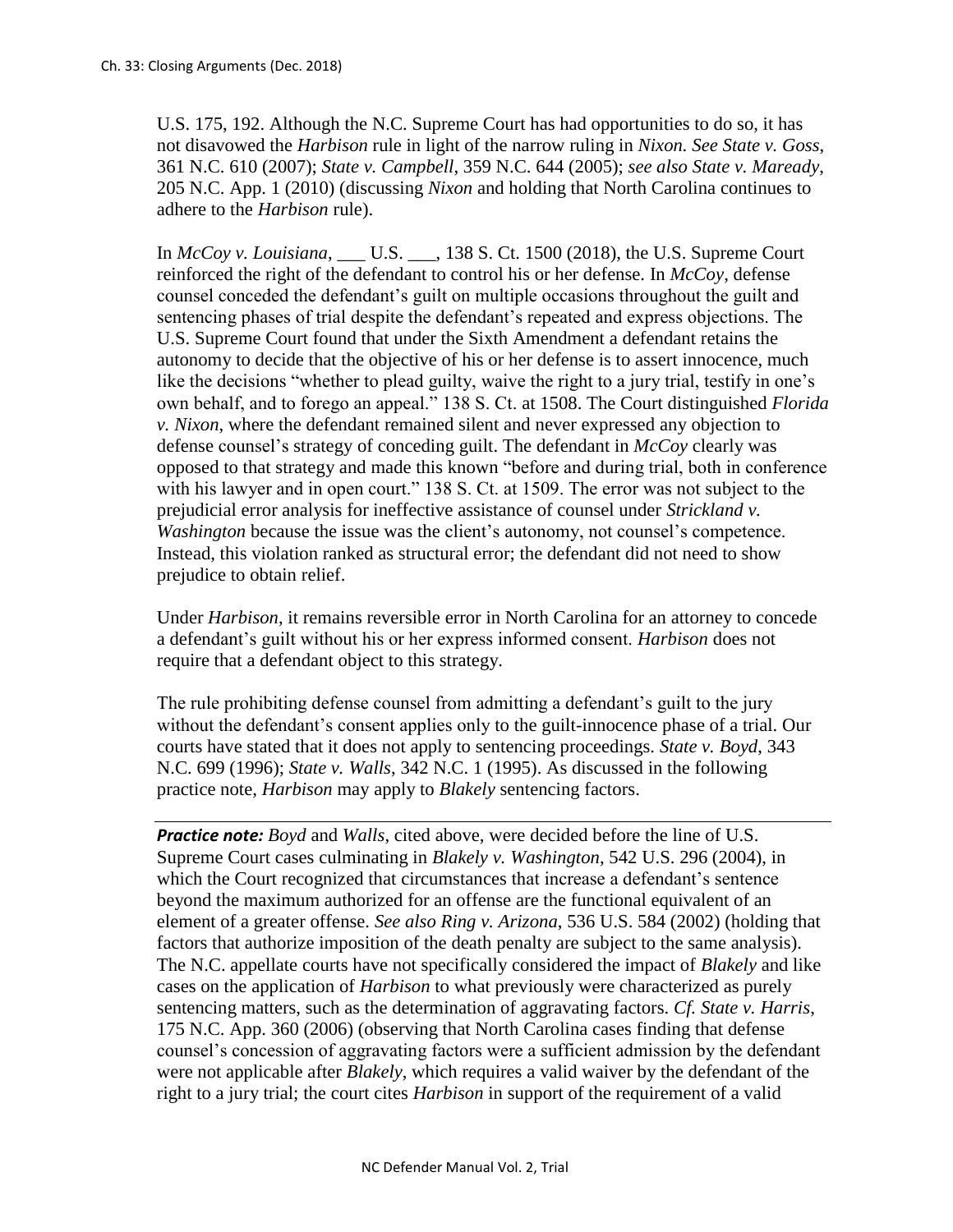waiver), *vacated on other grounds*, 361 N.C. 154 (2006) (remanding for determination whether the failure to submit aggravating factors to the jury was harmless beyond a reasonable doubt). *But cf. State v. Womack*, 211 N.C. App. 309 (2011) (relying on prior cases and rejecting the argument that defense counsel violated *Harbison* by conceding the defendant's prior convictions at the habitual felon phase of the case without the defendant's consent because, among other things, *Harbison* does not apply to proceedings to determine whether the defendant's sentence should be enhanced).

Regardless of how the N.C. appellate courts resolve this issue, as a practical matter defense counsel should *not* admit in jury argument a matter that increases the defendant's sentence beyond the statutory maximum for the underlying offense without the client's consent.

## **B. What Constitutes Admission of Guilt**

**Admission must be express.** There must be an actual admission of guilt to the charged offense or to a lesser included offense for *Harbison* error to occur. *See, e.g., State v. Matthews*, 358 N.C. 102 (2004) (finding per se ineffective assistance of counsel where defense counsel, without permission, conceded defendant's guilt to the lesser included offense of second degree murder).

An express admission of guilt to an offense that is neither charged nor a lesser included offense of the charged offense, will not be found to be erroneous. *See, e.g., State v. Roache*, 358 N.C. 243, 283-84 (2004) (holding that defense counsel's admission that defendant committed a murder not at issue in the case for which defendant was being tried "does not rise to the level of the act condemned by" the *Harbison* court); *State v. Wilson, 236 N.C. App. 472 (2014)* (no error where defense counsel noted in closing that defendant was guilty of assault pointing a gun because this was not a lesser included offense of the charged crime of attempted first degree murder).

It is not impermissible under *Harbison* to argue that the defendant is innocent or not guilty, but if he or she is found guilty of any crime, it should be of a lesser included offense or of a lesser crime for which he or she has not been charged. *See State v. Gainey*, 355 N.C. 73, 93 (2002) (defense counsel did not admit guilt to murder but only that "if he's guilty of anything, he's guilty of accessory after the fact"); *State v. Harvell*, 334 N.C. 356 (1993) (finding no admission of guilt where defense counsel argued defendant was not guilty of first or second murder and that if the evidence tended to show the commission of any crime, it was voluntary manslaughter); *State v. Greene*, 332 N.C. 565, 572 (1992) (no admission of guilt where defense counsel argued that the defendant was innocent of all charges, but if found guilty of any charge it should be of the lesser crime of involuntary manslaughter "because the evidence came closer to proving that crime than any of the other crimes charged"); *see also State v. Hinson*, 341 N.C. 66 (1995) (defense counsel's statements regarding the guilt of a co-defendant did not amount to an admission that the defendant himself had committed any crime).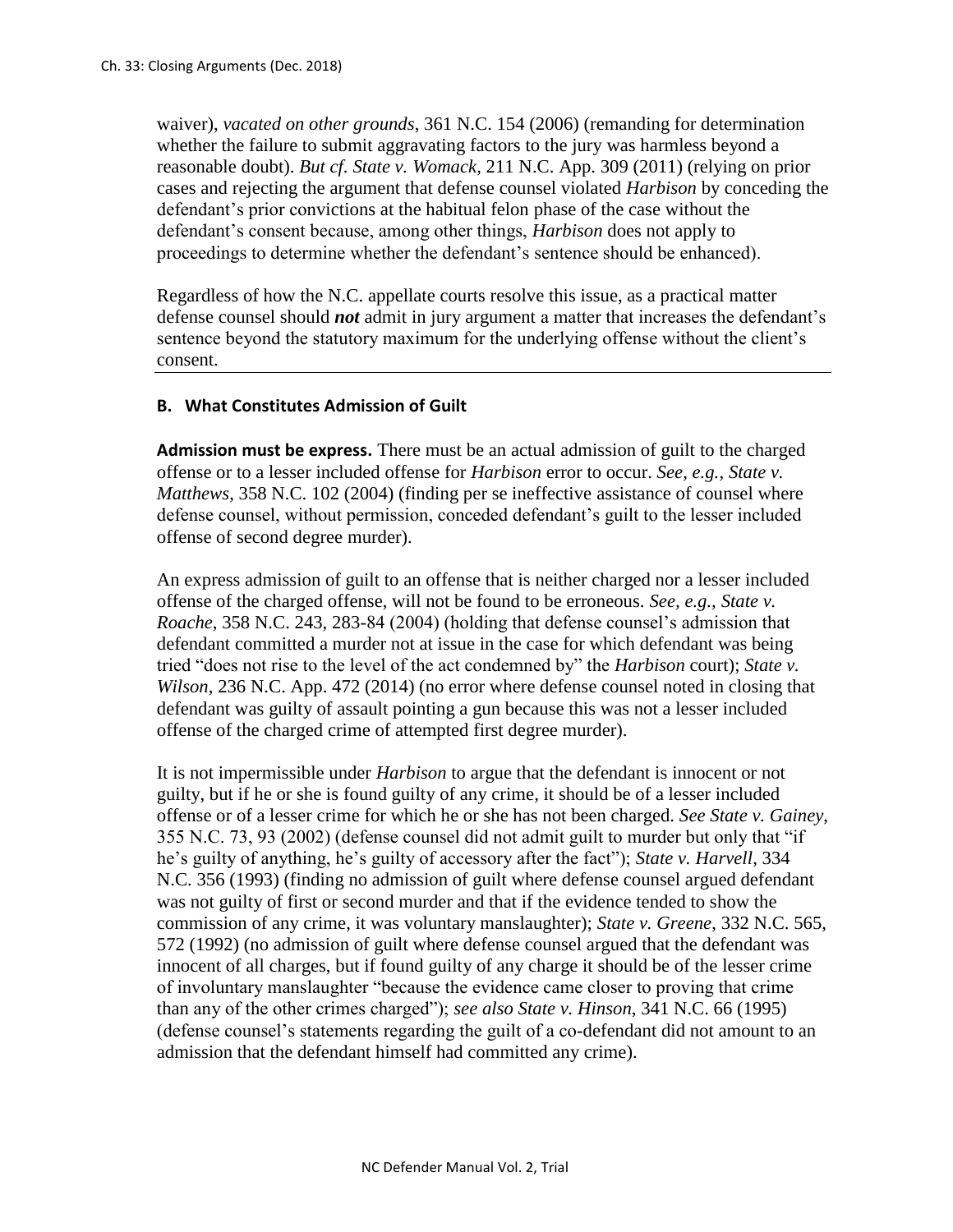**Admissions of facts or elements.** Merely admitting the existence of a fact or an element of an offense is not the equivalent of an admission of guilt. *See State v. Wiley*, 355 N.C. 592 (2002) (placed in context, defense counsel's remarks that there may be some physical evidence linking the defendant to the murder victim's car did not constitute an admission); *State v. Strickland*, 346 N.C. 443 (1997) (statements by defense counsel during jury voir dire that the uncontroverted evidence showed that the defendant was holding a gun when the victim was killed did not amount to a concession of guilt to which defendant had not agreed); *State v*. *Fisher*, 318 N.C. 512 (1986) (defense counsel's admission of the existence of malice was not an admission of guilt so it was not per se ineffective assistance of counsel); *State v. Maniego*, 163 N.C. App. 676 (2004) (defense counsel's admission of the fact that the defendant was present at the scene of the crime was not an admission of guilt and was consistent with the theory of defense).

**Admission of other non-charged offenses.** Defense counsel's admission of a defendant's guilt of an offense for which defendant is not on trial is not prohibited by *Harbison*. *See, e.g., State v. Roache*, 358 N.C. 243, 284 (2004) (holding that defense counsel's admission of defendant's guilt of a murder for which he was not being tried did "not rise to the level of the act condemned by this Court in *Harbison*"); *State v. Wilson*, 236 N.C. App. 472 (2014) (finding no *Harbison* error in an attempted murder case where defense counsel conceded defendant's guilt of assault by pointing a gun; the purported admission by defense counsel did not refer to either the crime charged or to a lesser-included offense).

**Assertion of defense.** Some defenses may constitute an admission of guilt, at least of a lesser offense, and require the defendant's consent. *See State v. Johnson*, 161 N.C. App. 68 (2003) (defense counsel in opening statement stated that defendant was unable to premeditate and deliberate killings because of his intoxication and jury should return verdict of lesser offense; trial judge's inquiry of defendant was adequate to show consent); *see also State v. Berry*, 356 N.C. 490 (2002) (trial judge conducted *Harbison*  inquiry to determine whether defendant consented to insanity defense, which necessitated admission of critical aspects of charged offense).

#### **C. Procedural Requirements**

Although there is no particular procedure that the trial judge "must invariably follow when confronted with a defendant's concession" (*State v. Berry*, 356 N.C. 490, 514 (2002)), an on-the-record exchange between the trial judge and the defendant is the preferred method of determining whether the defendant knowingly and voluntarily consented to an admission of guilt. *See State v. McDowell*, 329 N.C. 363 (1991); *see also State v. Matthews*, 358 N.C. 102, 108 (2004) (holding that *Harbison* requires more than implicit consent based on an overall trial strategy and the defendant's intelligence). A clear record of consent is required, but the trial judge need not engage in the formal colloquy that is required for a guilty plea under G.S. 15A-1022(a). *State v. Perez*, 135 N.C. App. 543 (1999). The trial judge "must be satisfied that, prior to any admissions of guilt at trial by a defendant's counsel, the defendant must have given knowing and informed consent, and the defendant must be aware of the potential consequences of his decision." *State v. Maready*, 205 N.C. App. 1, 7 (2010) (citations omitted) (finding per se